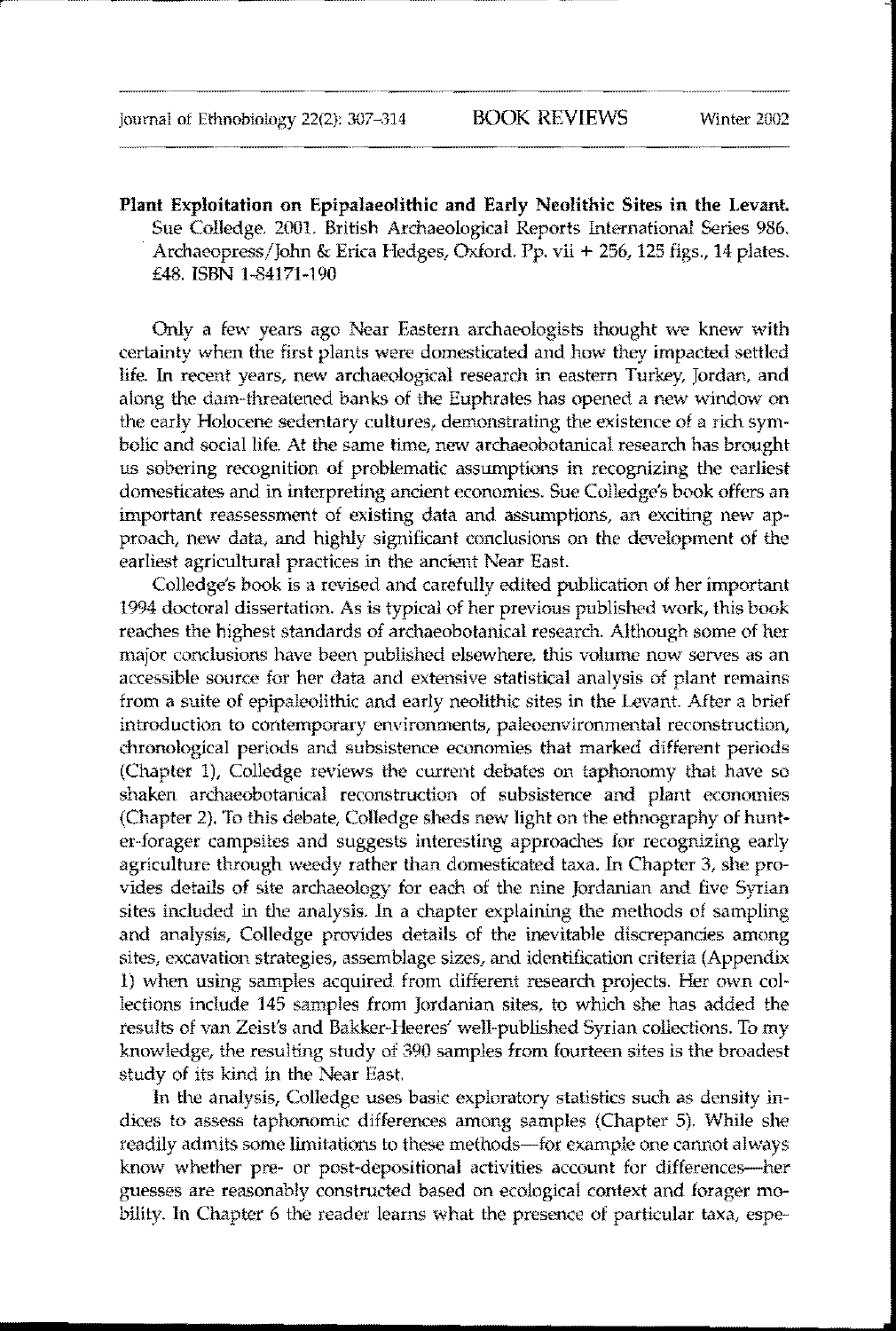## 308 BOOK REVIEWS VoL 22, No.2

cially edible grains, nuts, and tubers, means in terms of diet, seasonality, and the spread of agriculture over time and space. The truly innovative core of this volume, however, is Colledge's exploration of taphonomic composition of weedy taxa (excluding cereals) in Chapter 7. Here she uses correspondence analysis to explore how landscapes and resources were exploited. Her efficient text surely disguises many hours of painstaking exploratory trials, the results of which clearly demonstrate influences of geography and chronology on weedy associations. The statistical arguments are easy to follow. Through Colledge's exciting analyses, one can actually recognize the evolution of weed floras through the neolithic and identify the first areas of cultivation. Colledge draws compelling conclusions about the earliest locations of cultivated fields in wetlands adjacent to sites and the expansion of cultivation to other habitats as occupation continued.

There is little that detracts from this volume. It is most likely to interest a special audience of archaeobotanists, but its conclusions are important for any scholar of agricullural origins. Unfortunately Colledge omits the bolder statement her work deserves, for this analysis represents a real breakthrough in tracing the early development of agricultural practices. The editing seems flawless (atypical of BAR volumes) with accurate correspondence between text and figures, although it is somewhat frustrating that figures appear at the end of each chapter. In short, this seems an overly modest summary of highly significant work.

fn short, *Plant Exploitation on Epipalaeolithic and Early Neolithic Sites* makes several very important points. First, (and buried in Chapter 6) one finds the earliest morphological domesticated glume wheat (emmer or einkom) at the Jordanian site of Iraq ed-Dubb. Colledge rightly warns us about chronological implications of a single radiocarbon date. Nevertheless, the fifty-three fragments of diagnostic einkorn/emmer chaff from epipaleolithic and earliest neolithic contexts (pp. 153, 150) provide some of the most convincing evidence to date of a domesticated cereal at about 10,000 BP.

Second, the analytical techniques offer exciting new prospects. Colledge's work puts correspondence analysis at center stage in the statistical exploration of data. The approach is relatively new, especially in the Near East, and very appropriate for large data sets with many "missing" variables (zero occurrence of taxa) so typical in archaeobotany. Such data tend to be non-normally distributed, making the application of many statistical methods unreliable. Furthermore, by assigning ecological and economic codes to variables, Colledge has admirably succeeded in making her data reveal important patterns.

Finally, the results provide a wonderful breakthrough on the earliest development of agriculture. This analysis supercedes typical "origins of agricullure" studies about where and when people started to cultivate and domesticate plants. Colledge has been able to use archaeobotanical data to demonstrate cultivation practices and changes in practice, bolstering a hitherto speculative argument about which ecological habitats were first used and manipulated for planting and tending crops. Specifically, this study provides strong evidence for the long-held supposition that people used floodwater and high groundwater in seasonally inundated lands to grow crops adjacent to the earliest sites. The ramifications of

**=**